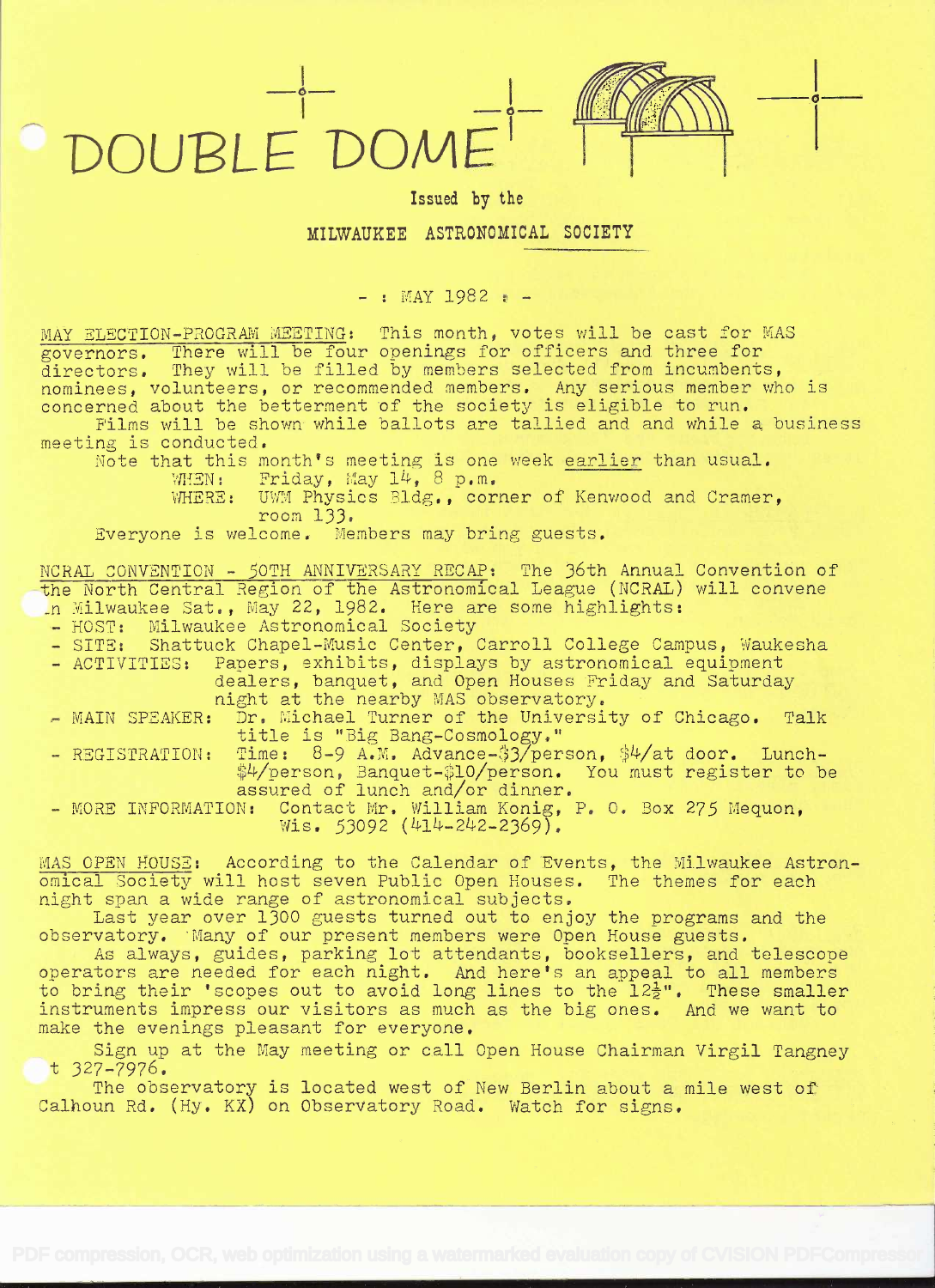SUMMER SCHEDULE OF EVENTS: This month's Double-Dome includes a Calendar of Events for April through September. Please keep it handy.

Many events are listed. There should be something of interest for<br>all MAS members and their families. Everyone is urged to take advantage<br>of them. Your dues help make them possible.<br>Note that the Annual Picnic is on Sunday

And please attend the work parties. Some elbow grease and sweat are needed to keep the instruments and buildings in order,

"NORTHERN LIGHTS," the North Central Region quarterly newsletter, will be published in June. You'll find unusual astronomical articles as well as news of what other societies in the region are doing.

You may submit articles to the "Northern Lights" even if you're not a subscriber.

Subscriptions are  $2.50$  annually for four editions. Write Mr. James Fox,  $14601$  55th St. S. Afton, Minn. 55001.

NAME-NAMEPLATE CONTEST: Now that three of our buildings are capped with<br>domes your monthly newsletter needs a new name and nameplate. Submit as many entries as you wish. Make a reasonable sketch the

best you can; it will not be judged as a work of art, but for aptness or to make the bulletin more attractive.

There'll be a prize if you win. Send your entry(s) to Pres. Frank Roldan, 382 W. Park Hill Ave., Milwaukee, Wis. 53208.

COFFEE LOVERS: Fiftieth Anniversary commemorative coffee mugs will be available for sale if they arrive in time for the Convention or the Open Houses.

PLEASE NOTE: While the observatory grounds are a great place for Fido to romp, please don't bring him. Besides, you'll be breaking a society rule that prohibits pets.

BOARD MEETING: The Board. of Directors will meet after the Election-Program Meeting.

FOR SALE: Three oscilloscopes, power supplies, maintenance documentation and many plug-in modules which fit all oscilloscopes. Tectronics Dual and many prug-in modules which ite air oscilloscopes.<br>Beam Model 555, \$233.75; Model 551, \$173.37; Model 551,\$126.58. Non-functioning plug-in modules are \$7.67 each, and two nearly perfect modules are  $323.41$  each.

Contact Dr. Paul Rybski at Yerkes Observatory (414-245-5555).

TELESCOPE COMMITTEE MEETING: Sunday, May 16, at 2 P.M. at the home of William Tuerck, 340 Joanne Dr., Brookfield (782-2844). Parts makers urgently needed.